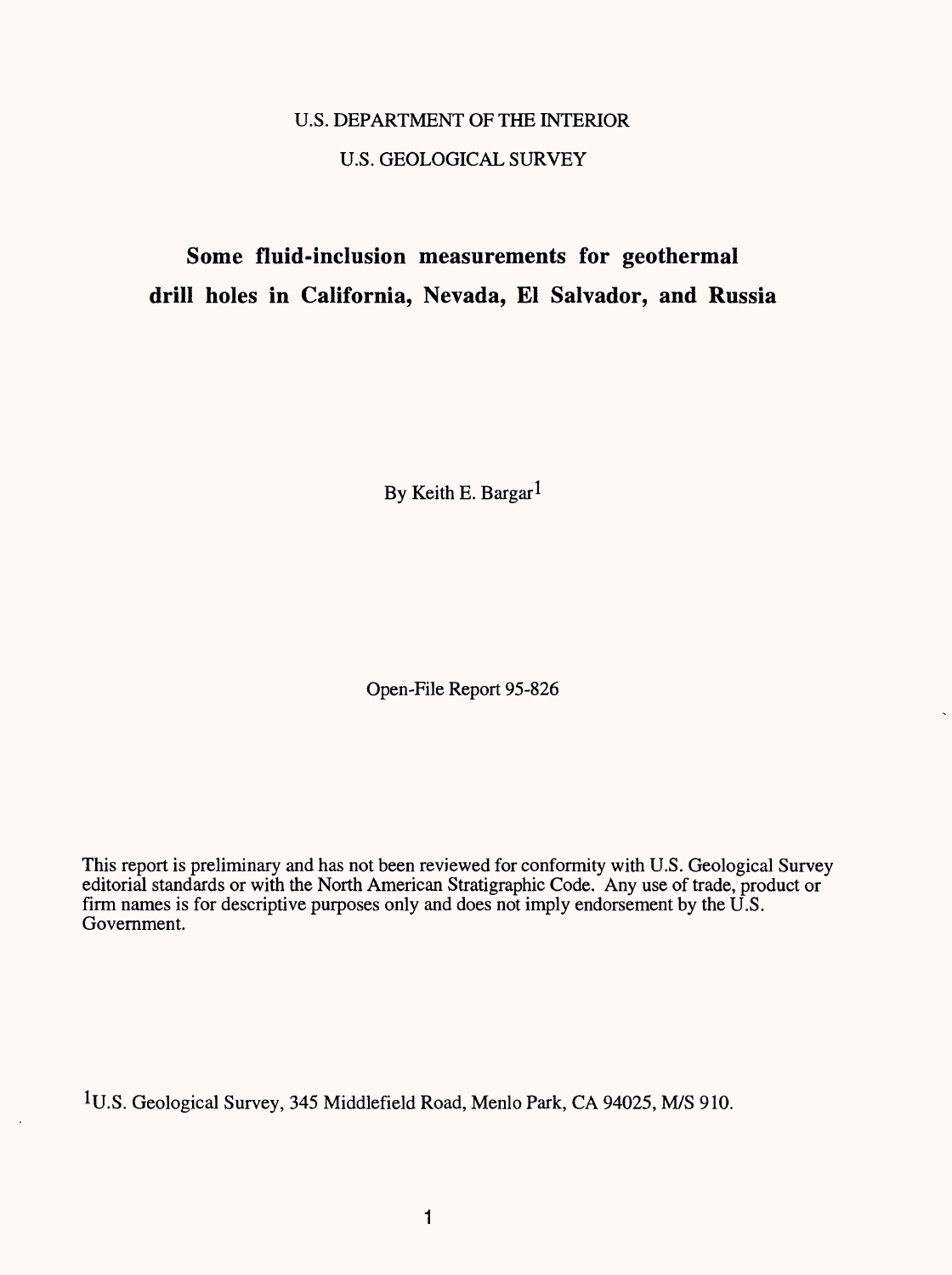# **CONTENTS**

| <b>CONTENTS</b> |
|-----------------|
|                 |
|                 |
|                 |
|                 |
|                 |
|                 |
|                 |
|                 |
|                 |

# FIGURES

| 1. Histogram of Th values for the Dillingham & Vought 2 drill hole, The Geysers      |
|--------------------------------------------------------------------------------------|
|                                                                                      |
| 2. Histogram of Th values for the Shady Rest drill hole, Long Valley caldera         |
|                                                                                      |
| 3. Plot of fluid-inclusion Th values vs. depth within the GS-5 drill hole, Steamboat |
| Springs, Nevada. Solid curve shows the downhole measured temperatures;               |
| dashed curve shows a theoretical boiling-point curve for pure water (White,          |
| 1968). Th measurements are shown by histograms with sample depth                     |
|                                                                                      |
| 4. Histogram of Th values for the AH-6 drill hole, Auachapán geothermal area, El     |
|                                                                                      |
| 5. Histogram of Th values for the 020 well, Mutnovsky geothermal area,               |
|                                                                                      |
|                                                                                      |

# TABLE

| 1. Fluid-inclusion heating and freezing data for minerals from a few geothermal            |
|--------------------------------------------------------------------------------------------|
| drill holes in California, Nevada, El Salvador, and Russia $\dots \dots \dots \dots \dots$ |

 $\mathcal{L}^{\text{max}}$  .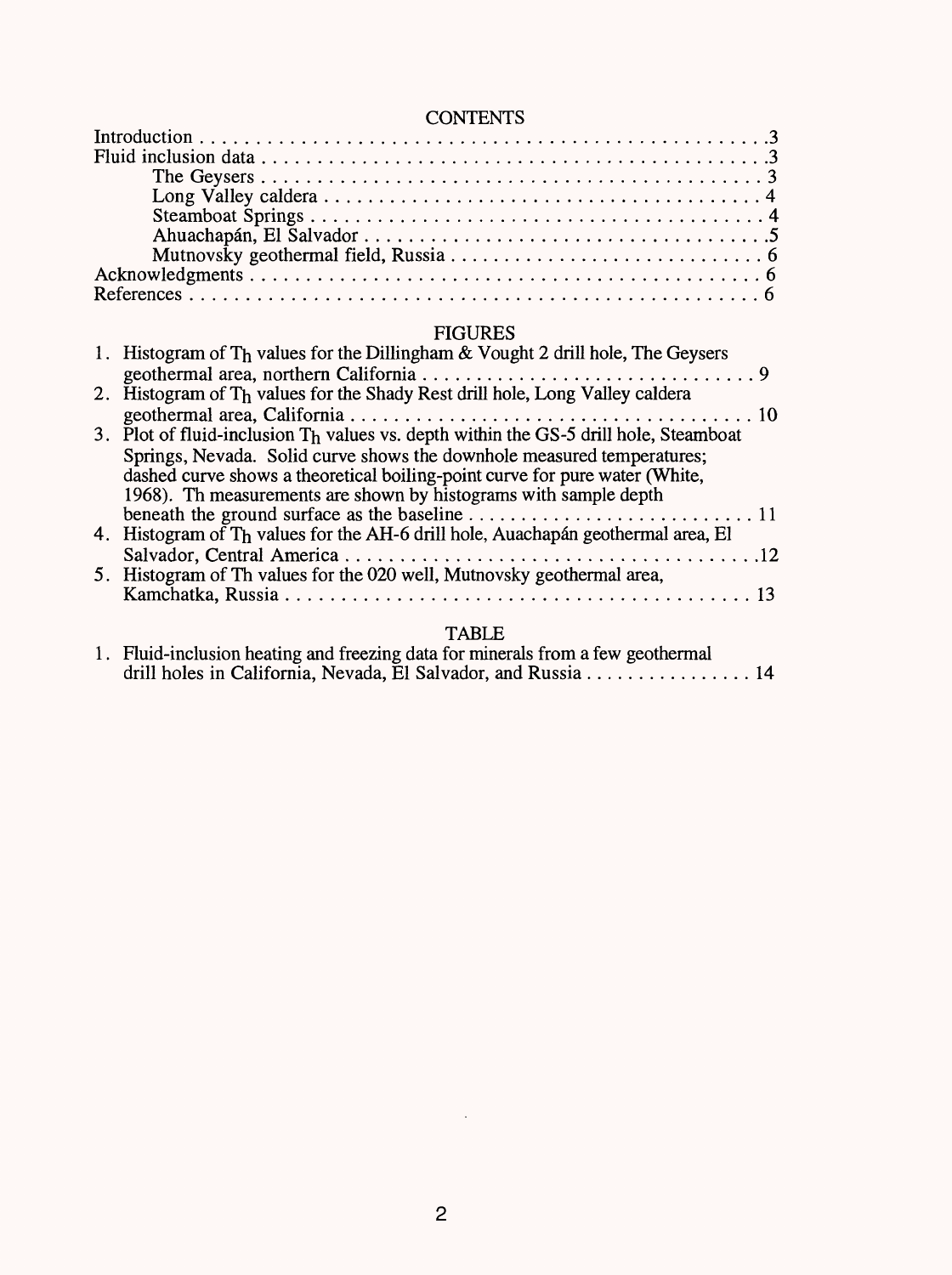#### **INTRODUCTION**

The purpose of this report is to make available fluid-inclusion information from drill holes in five geothermal areas: The Geysers and Long Valley caldera in northern California; Steamboat Springs, Nevada; the Ahuachapán field of El Salvador, Central America; and the Mutnovsky geothermal field, Kamchatka Peninsula, Russia. These data were produced at the request of various individuals to provide needed subsurface-temperature data for their investigations. The fluid-inclusion information presented in this report has not been previously published, and, since the author did not work in these geothermal areas, only a very minimal attempt is made at interpreting the data. Information on the location of the drill holes from which the core specimens originated ranges from very poor in the case of the Russian drill holes to very good for those in the USA.

Mineral specimens from drill-core samples in the five geothermal areas were utilized as cleavage chips, thin sections polished on a single side, or double polished thin sections (polished on both sides). Fluid inclusions from all three USA geothermal areas were found in either hydrothermal or primary quartz crystals. These fluid inclusions firstly were frozen and gradually thawed to determine the final melting-point temperatures  $(T_m)$  as the last piece of ice melted and secondly, were heated to the temperature at which the vapor phase disappeared to obtain homogenization temperatures  $(T_h)$ . For the El Salvador and Russian core specimens the fluid inclusions were hosted in calcite, and the order of the two procedures was reversed because calcite is a much softer mineral than quartz and there is a greater danger of the fluid inclusions decrepitating as the ice expands during freezing.

A Chaixmeca microthermometry apparatus was used during studies of the Steamboat Springs and The Geysers fluid inclusions. For the remaining studies, a Linkam THM 600 heating/freezing stage and TMS 90 temperature control system were employed. Accuracy of the data generated from both instruments is similar, with values of about  $\pm 2^{\circ}$ C for heating studies and about ±0.2°C for the freezing methods.

#### **FLUID INCLUSION DATA**

## **The Geysers**

Union Oil of California's Dillingham & Vought 2 geothermal drill hole, located at 903.7 m altitude in the northwest corner of Section 34, Township 11 north, Range 8 west, Sonoma County, California, was spudded April 11, 1980, and completed June 14, 1980, to a depth of about 2,628 m (Reed, 1982). The single core specimen obtained from the 1,132 to 1,134-m depth interval consisted of a light gray, brecciated igneous rock with quartz and feldspar phenocrysts in a fine-grained matrix. Spaces between breccia fragments are filled by euhedral crystals of early green tourmaline and later colorless quartz. The presence of tourmaline in other Geysers drill holes suggests that temperatures of the circulating hydrothermal fluids very likely exceeded 370°C (Hulen, Walters, and Nielson, 1991).

No fluid inclusions were found in the tourmaline of this core specimen; however, associated quartz crystals contain abundant liquid-rich, secondary fluid inclusions ranging in size from about 10 to 100  $\mu$ m with the vapor phase comprising about 10 to 30 percent of inclusion cavities. Th measurements for 55 fluid inclusions in three quartz chips range from  $242^{\circ}$  to  $365^{\circ}$ C (Figure 1) and have a mean  $T_h$  of 269°C (Table 1). Final melting temperatures for 22 of the fluid

Figure 1 near here

Table 1 near here

inclusions are all 0.0°C indicating that the fluids consist of nearly pure water. Vapor and vaporrich, secondary fluid inclusions were observed within primary quartz phenocrysts of this specimen; however, no attempt was made to obtain microthermometric data for these inclusions.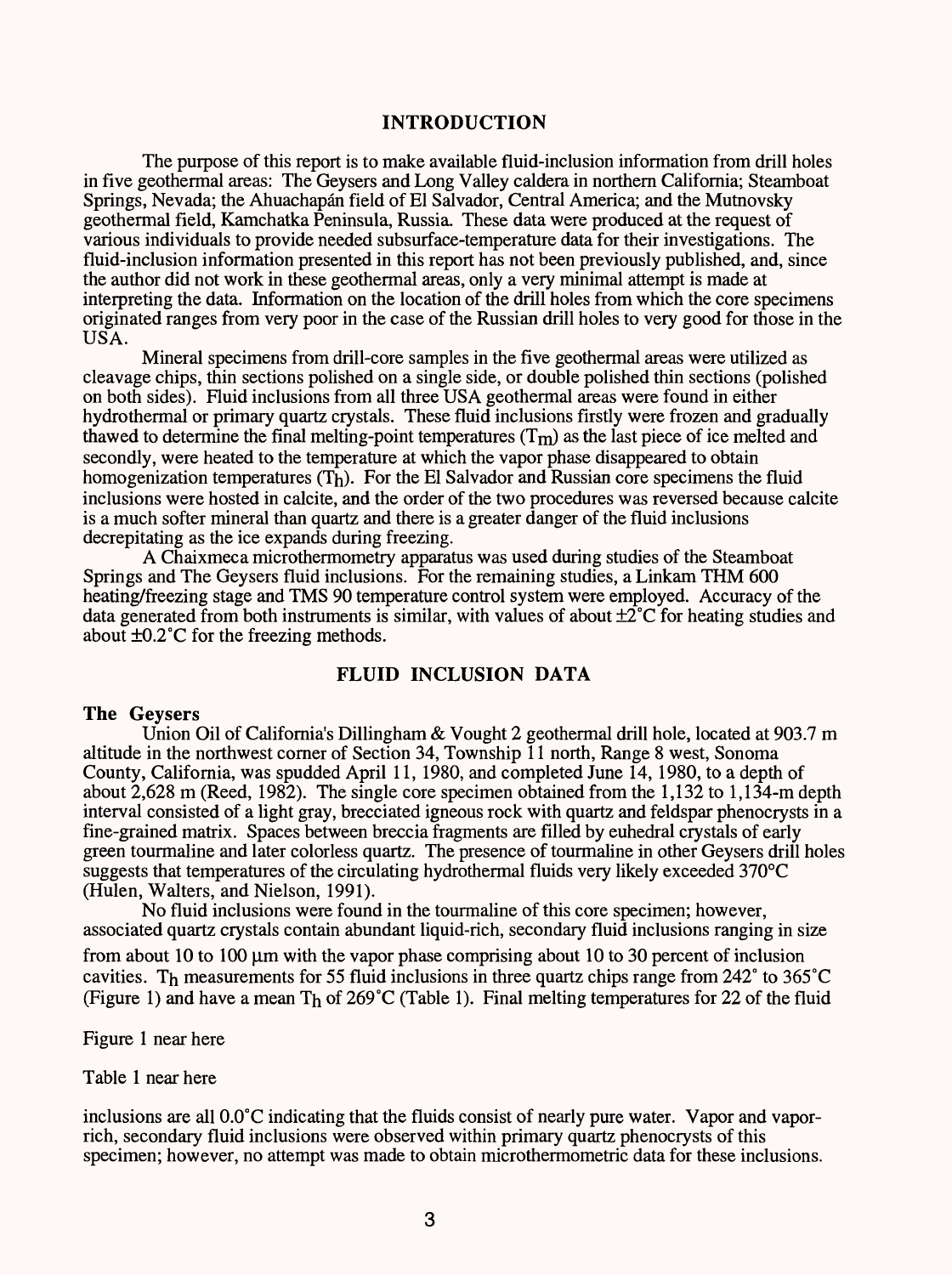Fluid-inclusion studies of six other drill holes in The Geysers steam field reported a similar range of Th values (223° to 313°C) as those in this report, but  $T_m$  measurements were considerably more variable (0.0° to -2.4°C) (Moore and others, 1989). Moore and others (1989) explain the combination of low salinities ( $T_m$  of 0.0°C) and high Th values as suggesting that the inclusions trapped a steam condensate. The same explanation probably is applicable to the fluidinclusion data of this report.

Several of the fluid inclusions from these quartz chips contain  $\sim$ 1- $\mu$ m-size moving particles. Similar moving particles have been reported in fluid inclusions of drill core from Yellowstone National Park (Bargar, Fournier, and Theodore, 1985). They speculated that the particles might be bacteria that were trapped during formation of the fluid inclusions. If this explanation is ever proven to be valid, the particles would be very significant because of the high temperatures at which the postulated bacteria would have lived.

#### **Long Valley caldera**

The Shady Rest geothermal drill hole is located in the southwestern moat of Long Valley caldera, eastern California (Lat. 37°39.4'N; Long. 118°57.2'W) at 2,375-m elevation (Urban, Diment, and Sorey, 1987). The hole was spudded on May 5, 1986, and completed to 715-m depth on June 17, 1986, through a collaborative effort by the U.S. Department of Energy, Mono County, the California Energy Commission, and the U.S. Geological Survey; the maximum measured temperature was  $202^{\circ}$ C at 335-m depth (Wollenberg and others, 1987).

Two quartz crystals from about 328-m depth in the Shady Rest drill hole were utilized for heating and freezing of ~6 to 200  $\mu$ m-long, liquid-rich fluid inclusions. The measurements for 53 fluid inclusions ranged from about 186° to 265°C (Figure 2) and averaged about 196°C. Sorey

#### Figure 2 near here

and others (1991) reported calcite fluid-inclusion Th values of 193° to 206°C for four depths between 328 and 613 m in the Shady Rest drill hole.  $T_m$  values for 28 of the quartz fluid inclusions in the present study are -0.3° or -0.4°C indicating that the salinity of the trapped fluid is about 0.5 or 0.7 weight percent NaCl equivalent. The majority of inclusions contain only about 5 percent vapor; however, three vapor-rich fluid inclusions were observed in one of the crystals. Homogenization temperatures were not obtained for these three inclusions, but the  $T<sub>h</sub>$  values for a few of the liquid-rich fluid inclusions would plot very close to the reference boiling-point-withdepth curve given in Urban, Diment, and Sorey (1987) and it may be possible that the vapor-rich fluid inclusions were produced during previous boiling conditions. In fact, hydrotherrnalalteration studies have suggested that past temperatures were at least 65°C higher than at the present time (Flexser, 1991); similarly, oxygen isotope analyses indicate that presently the upper part of the drill hole is slightly cooler than during an earlier, higher-temperature thermal episode (Smith and Suemnicht, 1991).

Two of the fluid inclusions analyzed for this study contain tiny,  $(1 \text{ or } 3\mu\text{m})$  rod-shaped moving particles. The Th values for fluid inclusions hosting these bacteria-like particles are 191° and  $209^{\circ}$ C.

#### **Steamboat Springs**

The GS-5 drill hole is one of eight holes drilled by the U.S. Geological Survey at the Steamboat Springs, Nevada thermal area. The drill holes were an early exploration effort to determine if this siliceous, hot-spring area could be exploited for geothermal power (Thompson and White, 1964). GS-5 was spudded on September 24, 1950, at 1,421-m altitude on the Main Terrace and completed on October 19, 1950, to a depth of 175.3 m (White, 1968). A stratigraphic log of the drill hole is given in White, Thompson, and Sandberg (1964) and descriptions of the hydrothermal alteration and chemical analyses of the altered rocks were published by Sigvaldason and White (1962).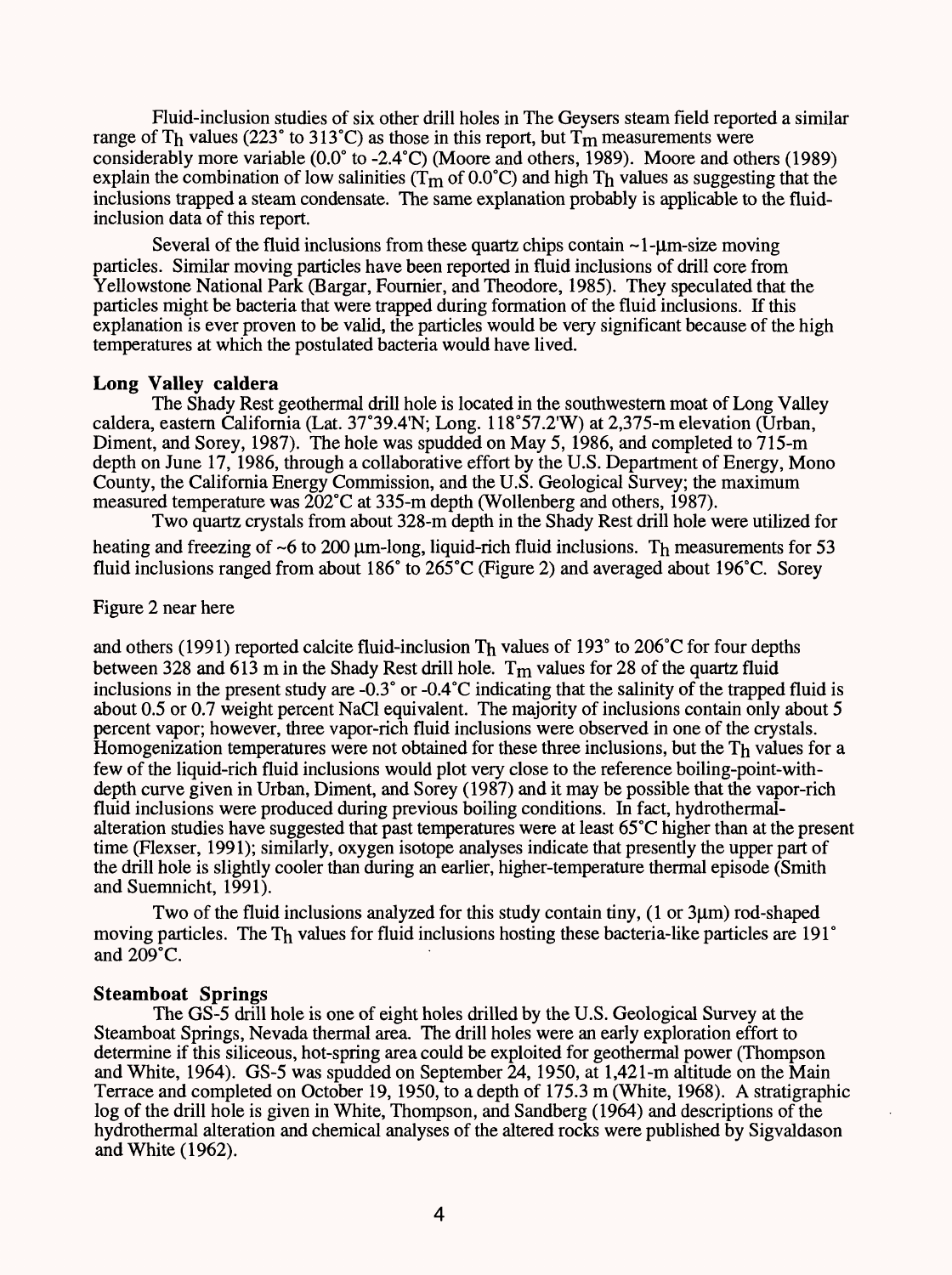For this study, 5 double-polished thin sections of core from depths of 42, 70, 97, 114, and 171 m were prepared. Only sparse, pseudosecondary(?), liquid-rich, fluid inclusions were located in the hydrothermal quartz crystals from the two shallower depths; however, primary quartz crystals in Mesozoic (White, Thompson, and Sandberg, 1964; White, 1968) granodiorite core specimens from the remaining three sample depths contain numerous, liquid-rich, secondary fluid inclusions. T<sub>m</sub> data (0.0° or  $\text{-}0.1\textdegree C$ ) for 30 fluid inclusions show that these fluids are of very low

salinity  $(\leq 0.2$  weight percent NaCl equivalent) and could be similar in composition to surface water at Steamboat Springs reported by White (1957).

In Figure 3, Th values for fluid inclusions from the five sample depths are compared with a

#### Figure 3 near here

curve showing measured temperatures at depth in GS-5 and a theoretical boiling-point with depth curve for pure water (White, 1968). The bottom-hole temperatures were measured during drilling and are somewhat lower than temperatures in equilibrium with the rock (Cathy J. Janik, written commun., 1995).

From Figure 3 there appears to be three separate groupings of fluid inclusions. (1) At 70 m depth, the present temperature is about 15°C warmer than the minimum fluid inclusion Th value, suggesting that past temperatures have been slightly lower at this depth. (2) Several of the liquidrich fluid inclusions from the remaining four sample depths have  $T<sub>h</sub>$  measurements that plot very close to the measured temperature curve. However, many of these  $T<sub>h</sub>$  values also plot above the theoretical boiling-point-with-depth curve where evidence for boiling such as vapor-rich inclusions are not present. These  $T<sub>h</sub>$  data indicate that the fluid inclusions must have formed at some previous time when both the existing temperatures and theoretical boiling-point-with-depth curve were higher than at present. (3) At the lower three sample depths many of the liquid-rich fluid inclusions along healed fractures in primary quartz crystals have Th values (shown as separate groupings in Figure 3) that exceed the present-day temperatures by as much as 200°C. Mariner and Janik (1995) indicate that present-day temperatures as high as 243 °C may occur at depth in the Steamboat Springs thermal area. Fluid inclusions having substantially higher  $T<sub>h</sub>$  values must have formed under far different temperature and pressure conditions possibly, as long ago as the Cretaceous Period (age of the host granodiorite).

The possibility that the fluid inclusions formed at different times is reasonable because the Steamboat Springs thermal area is believed to have been intermittently active over the past  $\sim$ 3 million years (Silberman and others, 1979). This time period should be sufficient for many changes to occur such as erosion of a few tens of meters of overburden resulting in liquid-rich fluid inclusions that homogenize at temperatures greater than the present theoretical boiling-point curve. Thompson and White (1964) discuss erosion of this magnitude that has occurred in some parts of the area during the late Tertiary(?) and Quaternary periods.

#### **Ahuachapan, £1 Salvador**

The Ahuachapan geothermal field, located in northwestern El Salvador, has been producing electricity since about 1975 (Dipippo, 1986). One of the production drill holes, AH-6, is situated at an elevation of 783-m near the power plant and was drilled to a depth of 591 m (Dipippo, 1986). Drill core from this hole contained calcite chips from 390-m depth that could be polished on one side for fluid inclusion studies. The fluid inclusions analyzed are all liquid-rich, but the calcite chips are very small and it is uncertain if the inclusions are secondary or pseudosecondary, or even if some are primary. Th values for 39 fluid inclusions ranged between  $226^{\circ}$  and  $262^{\circ}$ C and averaged 236°C (Figure 4). The minimum  $T<sub>h</sub>$  value is slightly higher than the measured

Figure 4 near here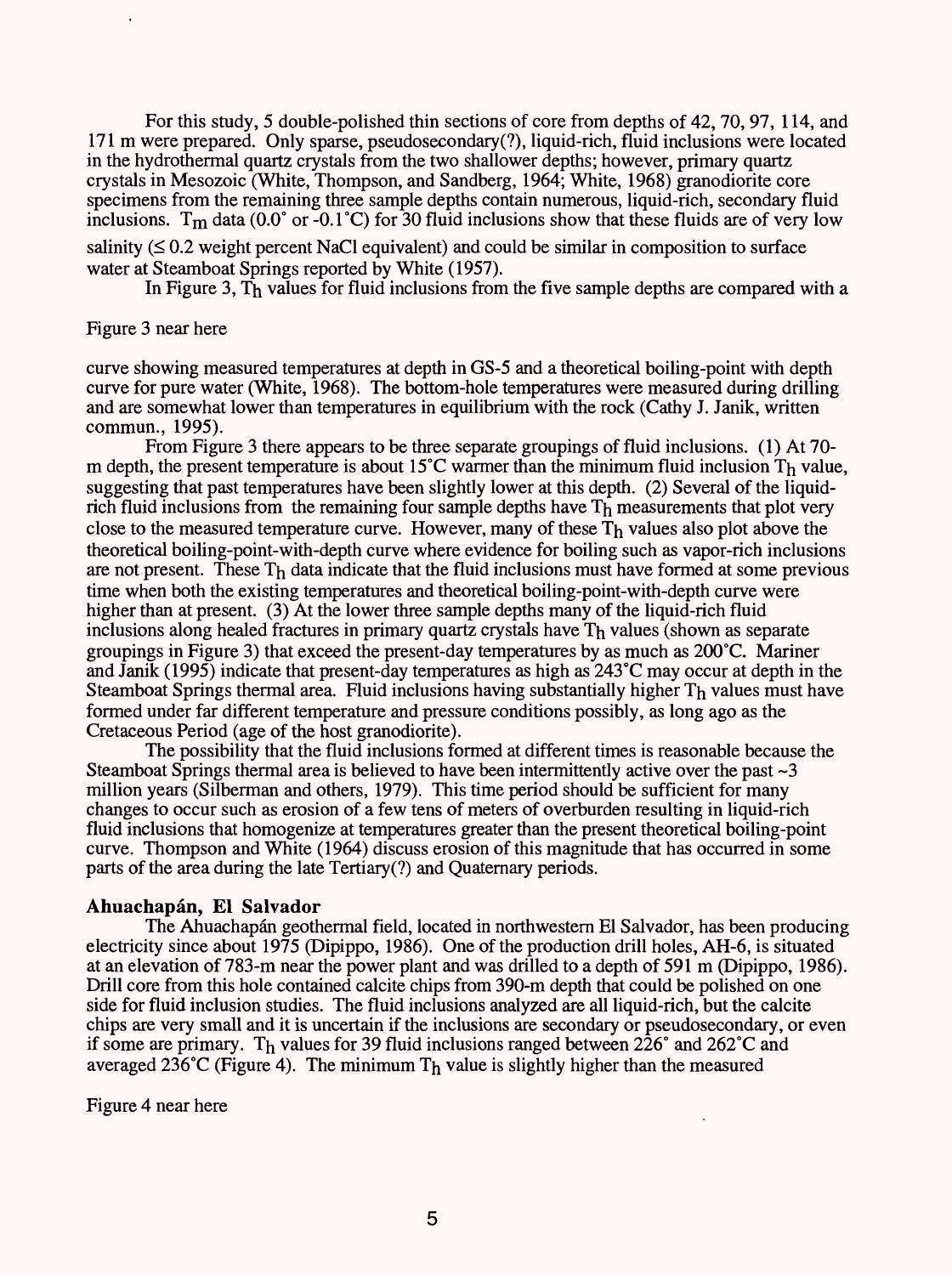temperature (~220°C) at the sample depth (Einarsson, Vides, and Cuellar, 1975) suggesting that the drill-hole fluids may have cooled a few degrees subsequent to the formation of these fluid inclusions in the calcite chips. Only  $8 T<sub>m</sub>$  values were obtained for the three calcite sample chips: Five  $T_m$  values are -0.5°C and 3 are 0.0°C. The salinity of the trapped fluids may be as much as 0.9 weight percent NaCl equivalent, whereas present Ahuachapán reservoir fluids typically contain about 1.4 weight percent dissolved solids (Einarsson, Vides, and Cuellar, 1975).

#### **Mutnovsky geothermal field, Russia**

One very altered core specimen was obtained from each of three drill holes (designated as the 020, 033, and 048 wells) in the Mutnovsky geothermal area on the Kamchatka Peninsula of Russia. Binocular microscope observations and X-ray diffraction analyses of the three samples showed the presence of hydrothermal quartz-prehnite veins, disseminated pyrite crystals, and chlorite in core from 700-m depth in well 048; chalcedony, wairakite, disseminated pyrite and plagioclase (albitization?) in silicified, brecciated core from 365-m depth in the 033 well; and chalcedony, plagioclase (albitization?), and chlorite, in addition to open space fillings of green, euhedral, epidote crystals associated with later, colorless wairakite or calcite (fracture filling) in the core sample from 1,087-m depth in the 020 well.

A double-polished thin section was obtained for core specimens from each of the three wells. Fluid inclusions were observed in wairakite from the 020 and 033 wells, but variable liquid-to-vapor ratios of coeval inclusions suggest that necking-down occurred and the fluid inclusions were not analyzed. However, several fluid inclusions were observed and analyzed for one unpolished calcite cleavage chip from the 020 core specimen. No  $T_m$  values were obtained because melting of the ice could not be seen in the murky chip during two freezing attempts. Th values ranging between about 258° and 277°C (Figure 5) and averaging about 269°C were

Figure 5 near here

obtained for 15 of the 25 liquid-rich, primary, fluid inclusions that were observed during heating.

## **ACKNOWLEDGMENTS**

Drill hole specimens used in these fluid-inclusion studies were suppplied by R. J. McLaughlin, M. L. Sorey, D. E. White, C. Laky, and T. E. C. Keith. Reviews by C. R. Bacon and C. J. Janik improved the report.

## **REFERENCES**

- Bargar, K. E., Fournier, R. O., and Theodore, T. G., 1985, Particles in fluid inclusions from Yellowstone National Park—Bacteria?: Geology, v. 13, p. 483-486.
- Dipippo, Ronald, 1986, Geothermal energy developments in Central America: Geothermal Resources Council BULLETIN, v. 15, no. 10, p. 3-14.
- Einarsson, S. S., Vides R., Alberto, and Cuellar, Gustavo, 1975, Disposal of geothermal waste water by reinjection: *in* Proceedings second United Nations Symposium on the Development and Use of Geothermal Resources, San Francisco, California, USA, 20-29 May, 1975, v. 2 p. 1349-1363.
- Flexser, Steven, 1991, Hydrothermal alteration and past and present thermal regimes in the western moat of Long Valley caldera: Journal of Volcanology and Geothermal Research, v. 48, p. 303-318.
- Hulen, J. B., Walters, M. A., and Nielson, D. L., 1991, Comparison of reservoir and caprock core from the northwest Geysers steam field. California—implications for development of reservoir porosity: Geothermal Resources Council TRANSACTIONS, v. 15, p. 11-18.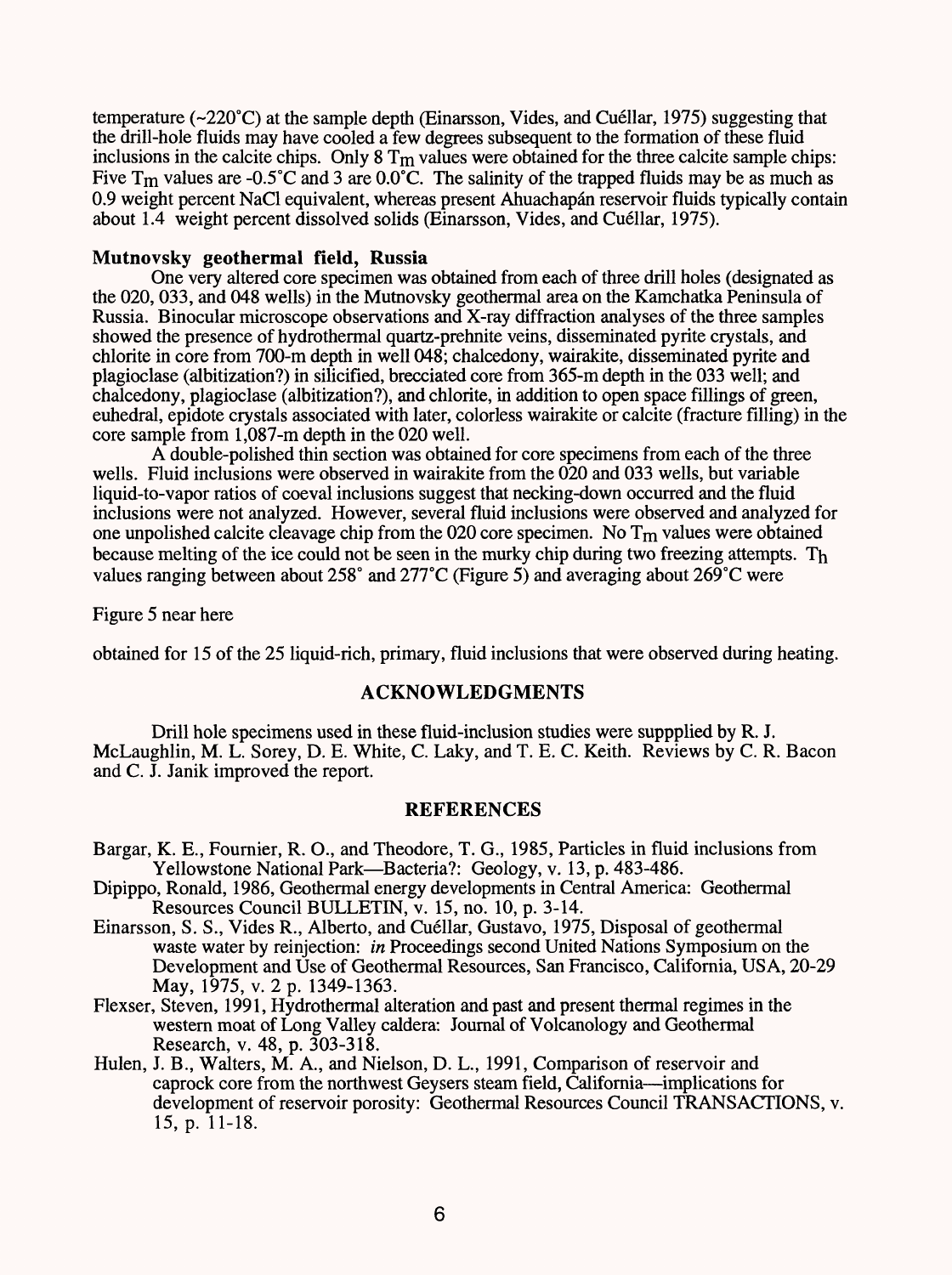- Mariner, R. H., and Janik, C. J., 1995, Geochemical data and conceptual model for the Steamboat Hills geothermal system, Washoe County, Nevada: Geothermal Resources Council TRANSACTIONS, v. 19, p. 191-200.
- Moore, J. N., Hulen, J. B., Lemieux, M. M., Sternfeld, J. N., and Walters, M. A., 1989, Petrographic and fluid inclusion evidence for past boiling, brecciation, and associated hydrothermal alteration above the northwest Geysers steam field, California: Geothermal Resources Council, TRANSACTIONS, v. 13, p. 467-472.
- Reed, M. J., 1982, Data for geothermal wells in The Geysers—Clear Lake area of California as of November 1980: Geothermal Resources Council Special Report no. 11, 37 pp.
- Sigvaldason, G. E., and White, D. E., 1962, Hydrothermal alteration in drill holes GS-5 and GS-7, Steamboat Springs, Nevada: U.S. Geological Survey Professional Paper 450-D, p. D113-D117.
- Silberman, M. L., White, D. E., Keith, T. E. C., and Dockter, R. D., 1979, Duration of hydrothermal activity at Steamboat Springs, Nevada, from ages of spatially associated volcanic rocks: U.S. Geological Survey Professional Paper 458-D, 14 pp.
- Smith, B. M., and Suemnicht, G. A., 1991, Oxygen isotope evidence for past and present hydrothermal regimes of Long Valley caldera, California: Journal of Volcanology and Geothermal Research, v. 48, p. 319-339.
- Sorey, M. L., Suemnicht, G. A., Sturchio, N. C., and Nordquist, G. A., 1991, New evidence on the hydrothermal system in Long Valley caldera, California, from wells, fluid sampling, electrical geophysics, and age determinations of hot-spring deposits: Journal of Volcanology and Geothermal Research, v. 48, p. 229-263.
- Thompson, G. A., and White, D. E., 1964, Regional Geology of the Steamboat Springs area, Washoe County, Nevada: U.S. Geological Survey Professional Paper 458-A, 52 pp.
- Urban, T. C., Diment, W. H., and Sorey, M. L., 1987, Hydrothermal regime of the southwest moat of the Long Valley caldera, Mono County, California, and its relation to seismicity—new evidence from the Shady Rest borehole (RDO8): Geothermal Resources Council, TRANSACTIONS, v. 11, p. 391-400.
- White, D. E., 1957, Thermal waters of volcanic origin: Geological Society of America Bulletin, v. 68, p. 1637-1658.
- White, D. E., 1968, Hydrology, activity, and heat flow of the Steamboat Springs thermal system, Washoe County, Nevada: U.S. Geological Survey Professional Paper 458-C, 109 pp.
- White, D. E., Thompson, G. A., and Sandberg, C. H., 1964, Rocks, structure, and geologic history of Steamboat Springs thermal area, Washoe County, Nevada: U.S. Geological Survey Professional Paper 458-D, 63 pp.
- Wollenberg, H. A., Sorey, M. L., Farrar, C. D., White, A. F., Flexser, S., and Bartel, L. C., 1987, A core hole in the southwestern moat of the Long Valley caldera: early results: EOS, Transactions, American Geophysical Union, v. 68, p. 529-534.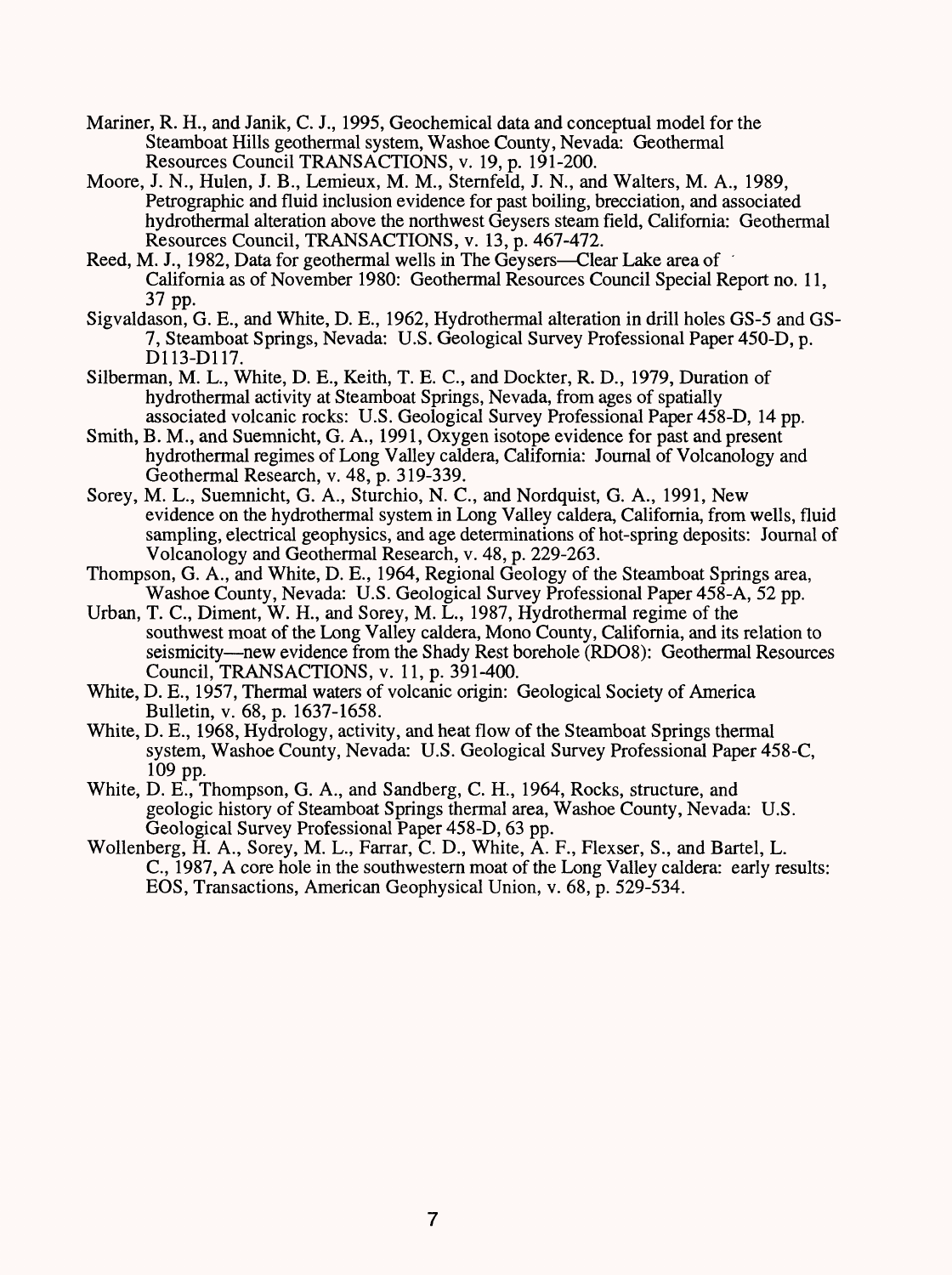## **FIGURE CAPTIONS**

- Figure 1. Histogram of Th values for the Dillingham & Vought 2 drill hole, The Geysers geothermal area, northern California.
- Figure 2. Histogram of T<sub>h</sub> values for the Shady Rest drill hole, Long Valley caldera geothermal area, California.
- Figure 3. Plot of fluid-inclusion  $T_h$  values vs. depth within the GS-5 drill hole, Steamboat Springs, Nevada. Solid curve shows the downhole measured temperatures; dashed curve shows a theoretical boiling-point-with-depth curve for pure water (White, 1968). Th measurements are shown by histograms with sample depth beneath the ground surface as the baseline.
- Figure 4. Histogram of Th values for the AH-6 drill hole, Ahuachapán geothermal area, El Salvador, Central America.
- Figure 5. Histogram of Th values for the 020 well, Mutnovsky geothermal area, Kamchatka, Russia.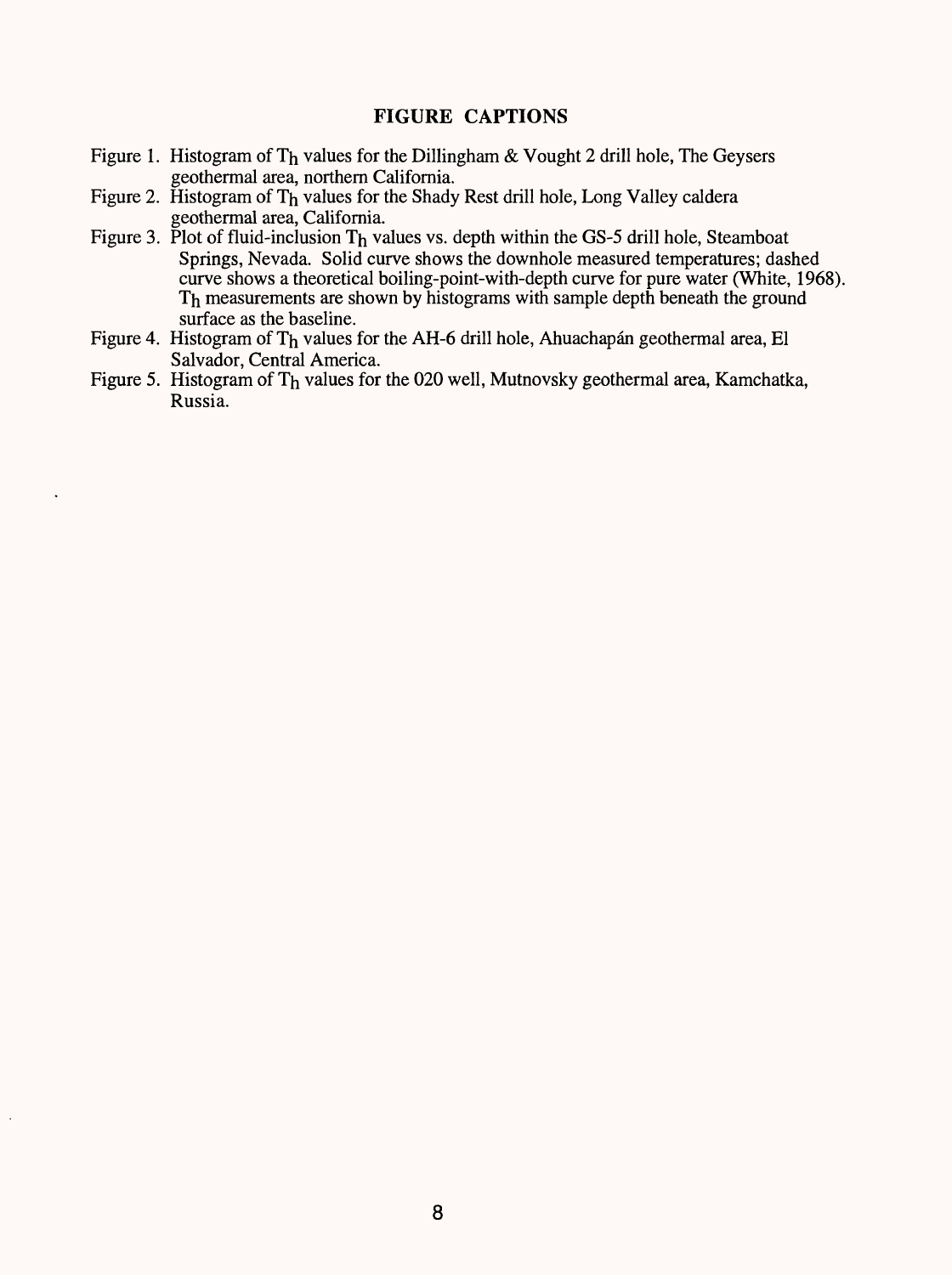**400** S **350 bio**  $\overline{\mathbf{c}}$ **300**  $\overline{\mathbf{v}}$ sr **EO 250 200**  $12<sub>1</sub>$  $10 \overline{\phantom{a}}$  $\frac{1}{2}$  $\frac{1}{8}$  $\overline{5}$ **Frequency** 

 $\blacksquare$ sr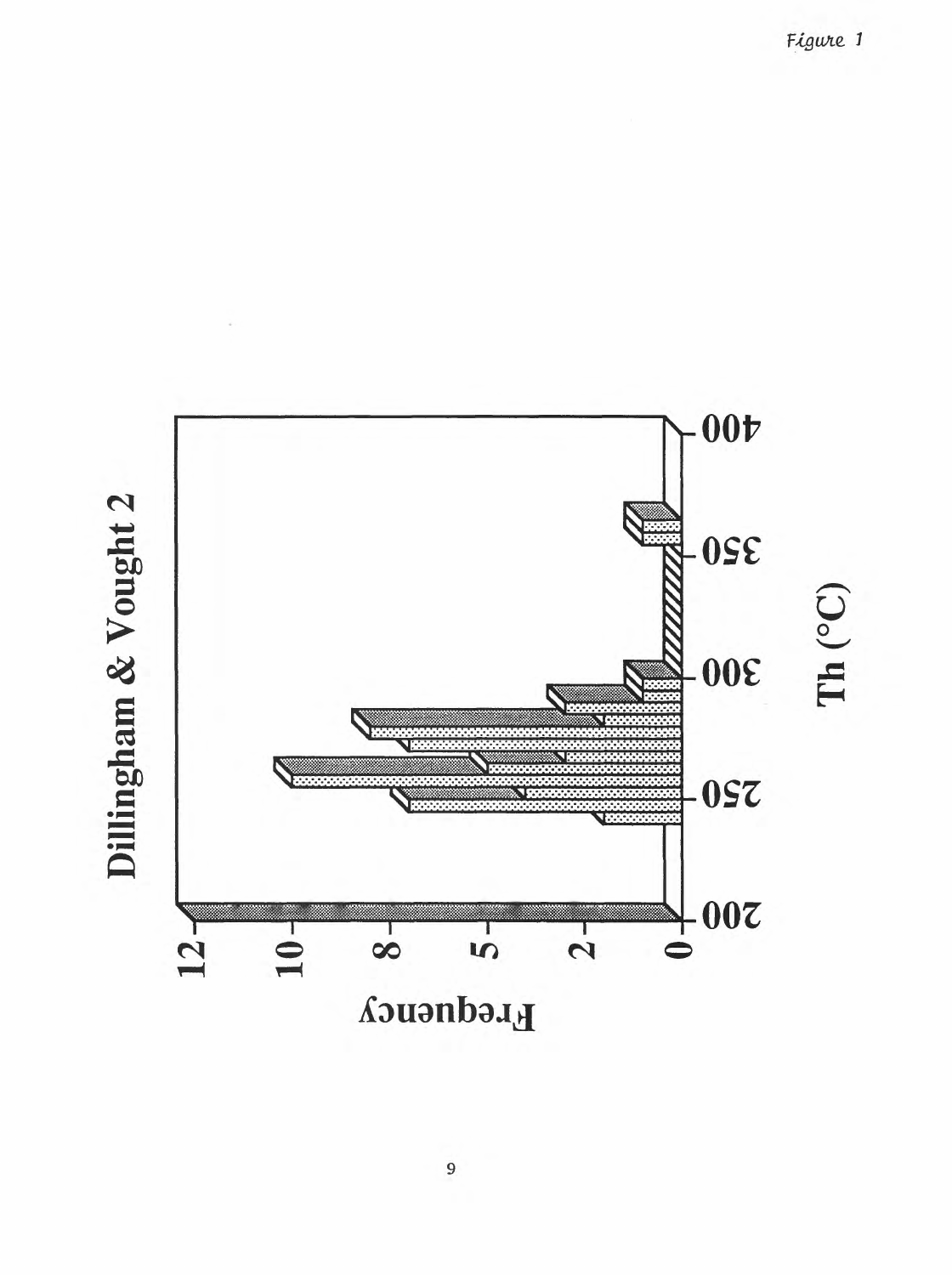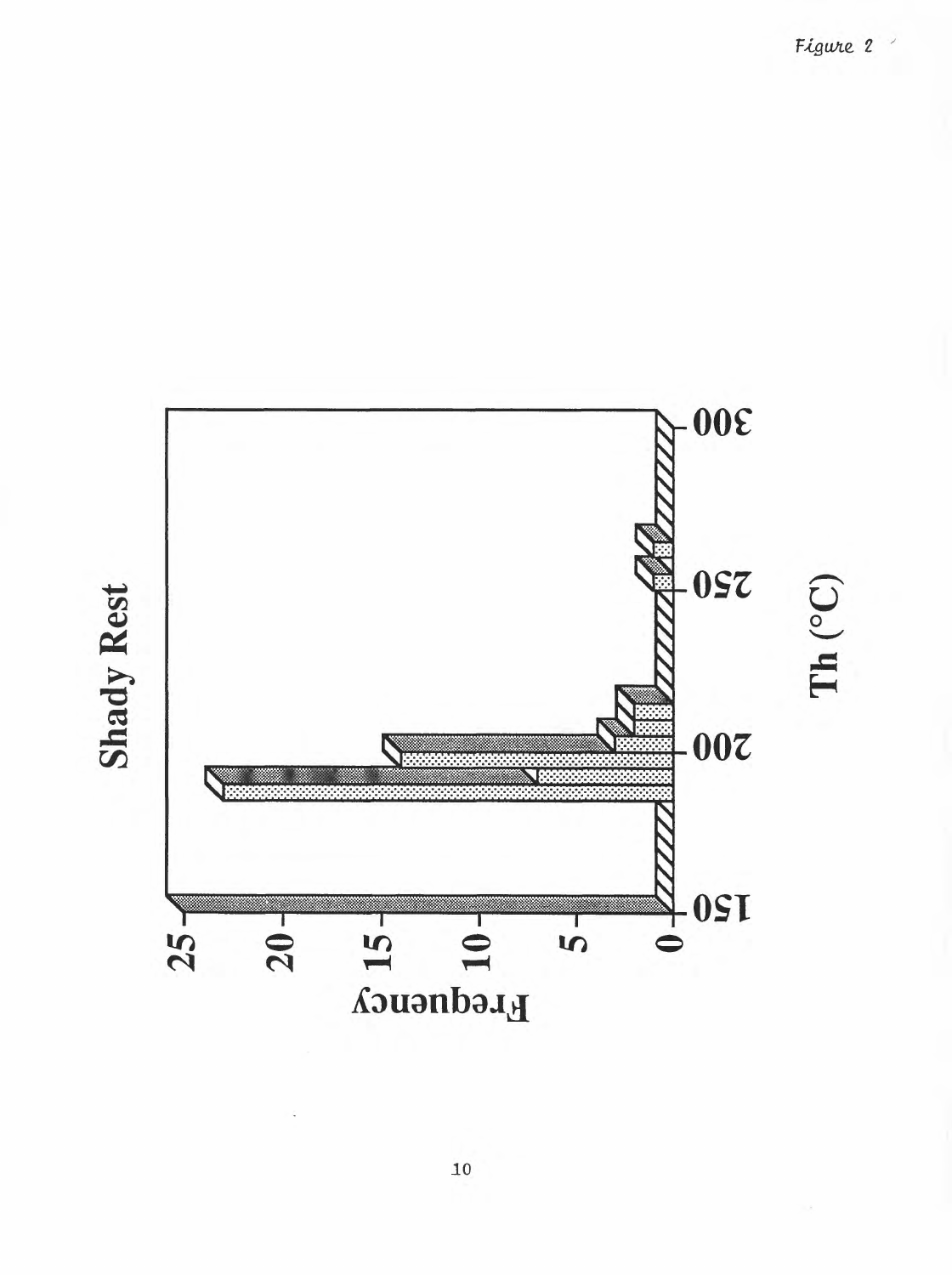

Temperature  $(^{\circ}C)$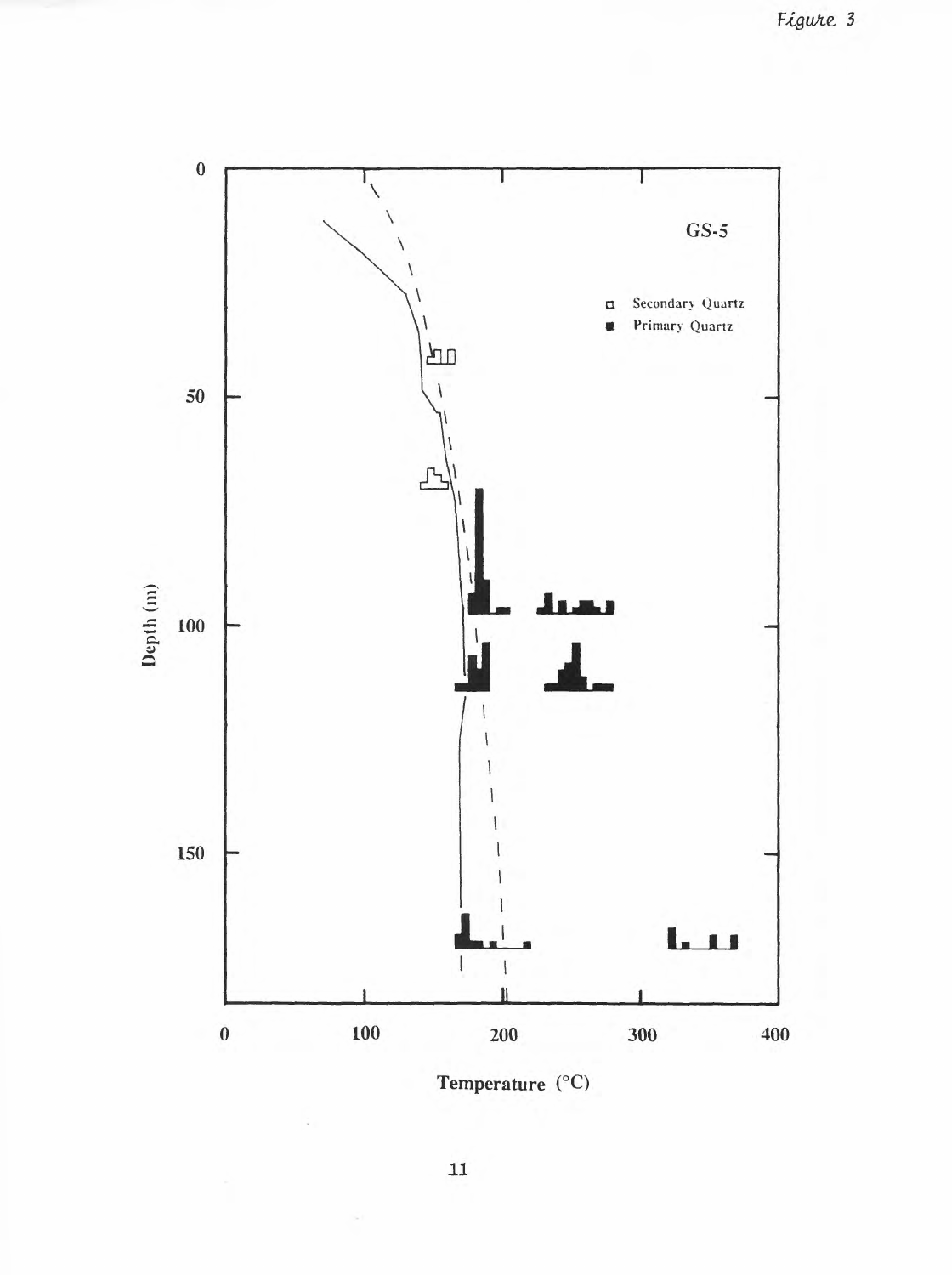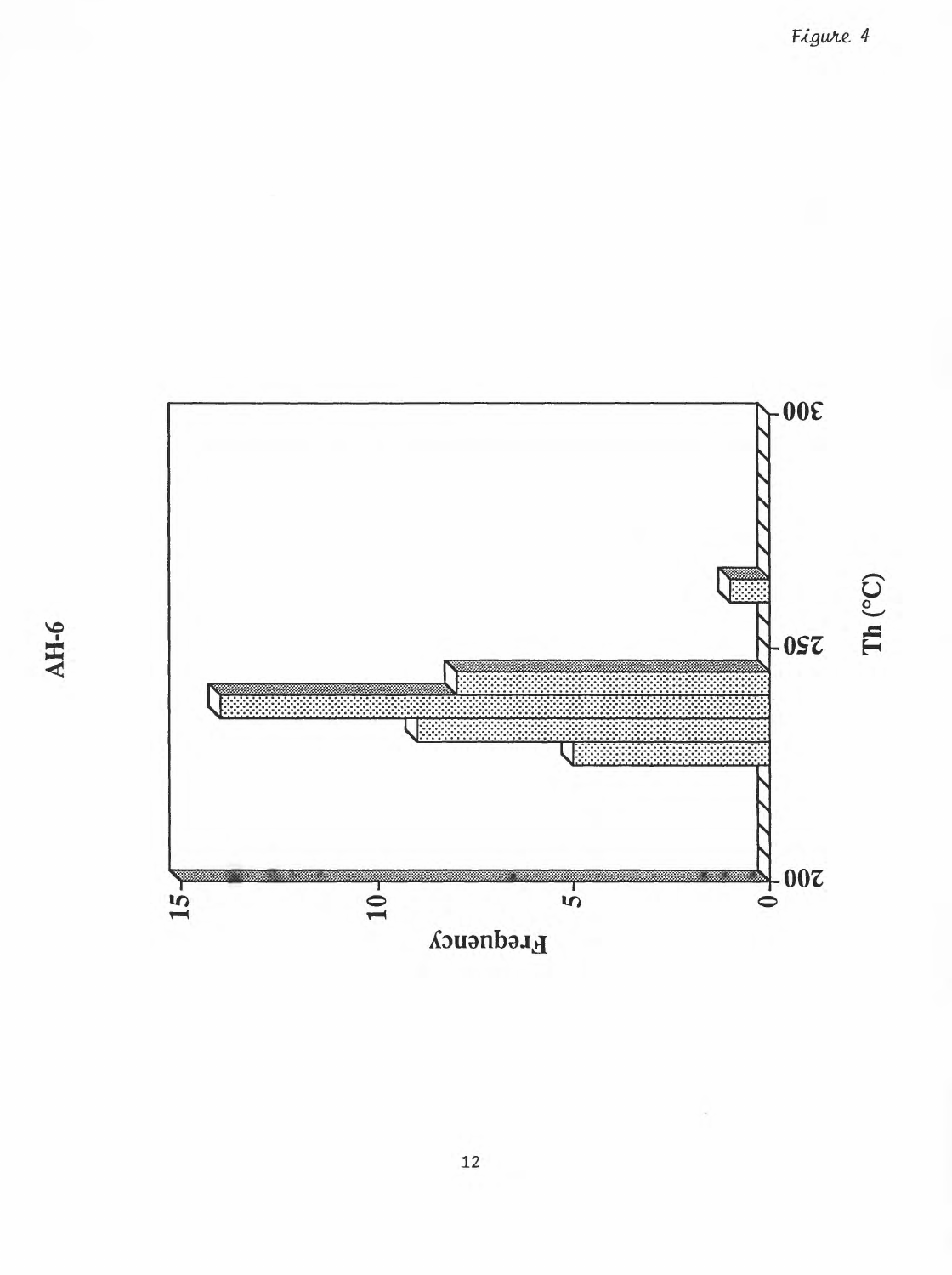$-00<sup>2</sup>$  $\mathbf{Th}$  (°C) 020-1087  $\frac{1}{\epsilon}$  0sz  $\bullet$  $\frac{1}{\alpha}$  $\frac{1}{8}$  $\frac{1}{4}$ Frequency